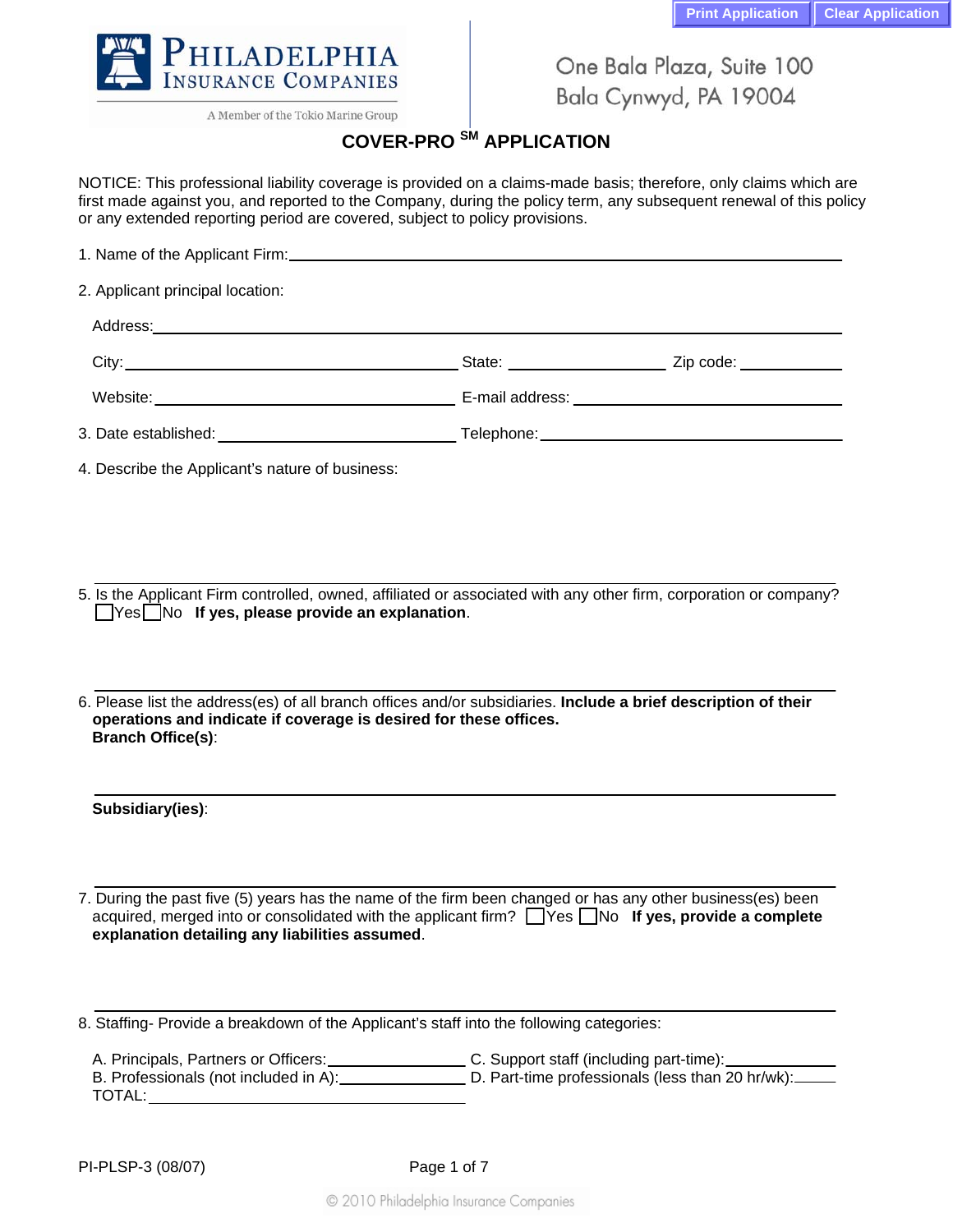| 9. Are any staff members considered "Licensed Professionals" or do any staff members hold any professional  |
|-------------------------------------------------------------------------------------------------------------|
| designations or belong to any professional societies/associations? $\Box$ Yes $\Box$ No If yes, provide the |
| individual's name and designation/affiliation:                                                              |

| 10. Dates of the Applicant's current fiscal period: From:                                                                                                                                                                                                                                               |                                                          |                                                                                                        |
|---------------------------------------------------------------------------------------------------------------------------------------------------------------------------------------------------------------------------------------------------------------------------------------------------------|----------------------------------------------------------|--------------------------------------------------------------------------------------------------------|
|                                                                                                                                                                                                                                                                                                         | PAST FISCAL YEAR CURRENT FISCAL YEAR ESTIMATE- NEXT YEAR |                                                                                                        |
|                                                                                                                                                                                                                                                                                                         |                                                          |                                                                                                        |
| 11. Provide the percentage of the Applicant's gross annual revenue from the last fiscal period attributable to the<br>following:<br>Federal government:<br>State, county or local government and agency thereof:<br>Institutional (schools, hospitals, etc):<br>Lending institutions:<br>Manufacturing: |                                                          | ______________________9⁄o<br>$\sim$ $\sim$ $\sim$<br>$\sim$ $\sim$ $\sim$<br>$\sim$ $\sim$ $\sim$<br>% |
| 12. Does the Applicant provide services for any clients in which a principal, partner, officer or employee of your firm<br>is also a principal, partner, officer, employee or a more than three (3)% shareholder of said client?<br>$\Box$ Yes $\Box$ No If yes, please provide the following:          |                                                          |                                                                                                        |
| 12a. Client name: 128.<br>12a. Client name:<br>12b. Applicant's relationship with the client:<br>12c. Approximate annual gross revenue generated from this client: \$                                                                                                                                   |                                                          |                                                                                                        |
| 13. Were more than fifty (50)% of the Applicant's total gross annual billings for any one year derived from a single<br>client or contract? Thes Tho If yes, provide the following:                                                                                                                     |                                                          |                                                                                                        |
| 13b. Services rendered:                                                                                                                                                                                                                                                                                 |                                                          |                                                                                                        |
| 13c. How long do you expect this relationship to continue?                                                                                                                                                                                                                                              |                                                          |                                                                                                        |
| 14. Describe the Applicant's three (3) largest jobs or projects during the past three (3) years.                                                                                                                                                                                                        |                                                          |                                                                                                        |
| Client name:                                                                                                                                                                                                                                                                                            |                                                          |                                                                                                        |
| Services rendered:                                                                                                                                                                                                                                                                                      |                                                          |                                                                                                        |
| Total gross billings: \$                                                                                                                                                                                                                                                                                |                                                          |                                                                                                        |
| <b>Client name:</b>                                                                                                                                                                                                                                                                                     |                                                          |                                                                                                        |
| <b>Services rendered:</b>                                                                                                                                                                                                                                                                               |                                                          |                                                                                                        |
|                                                                                                                                                                                                                                                                                                         |                                                          |                                                                                                        |
| Client name: The Client of the Client of the Client of the Client of the Client of the Client of the Client of the Client of the Client of the Client of the Client of the Client of the Client of the Client of the Client of                                                                          |                                                          |                                                                                                        |
| Services rendered:                                                                                                                                                                                                                                                                                      |                                                          |                                                                                                        |
| Total gross billings: \$                                                                                                                                                                                                                                                                                |                                                          |                                                                                                        |
|                                                                                                                                                                                                                                                                                                         |                                                          |                                                                                                        |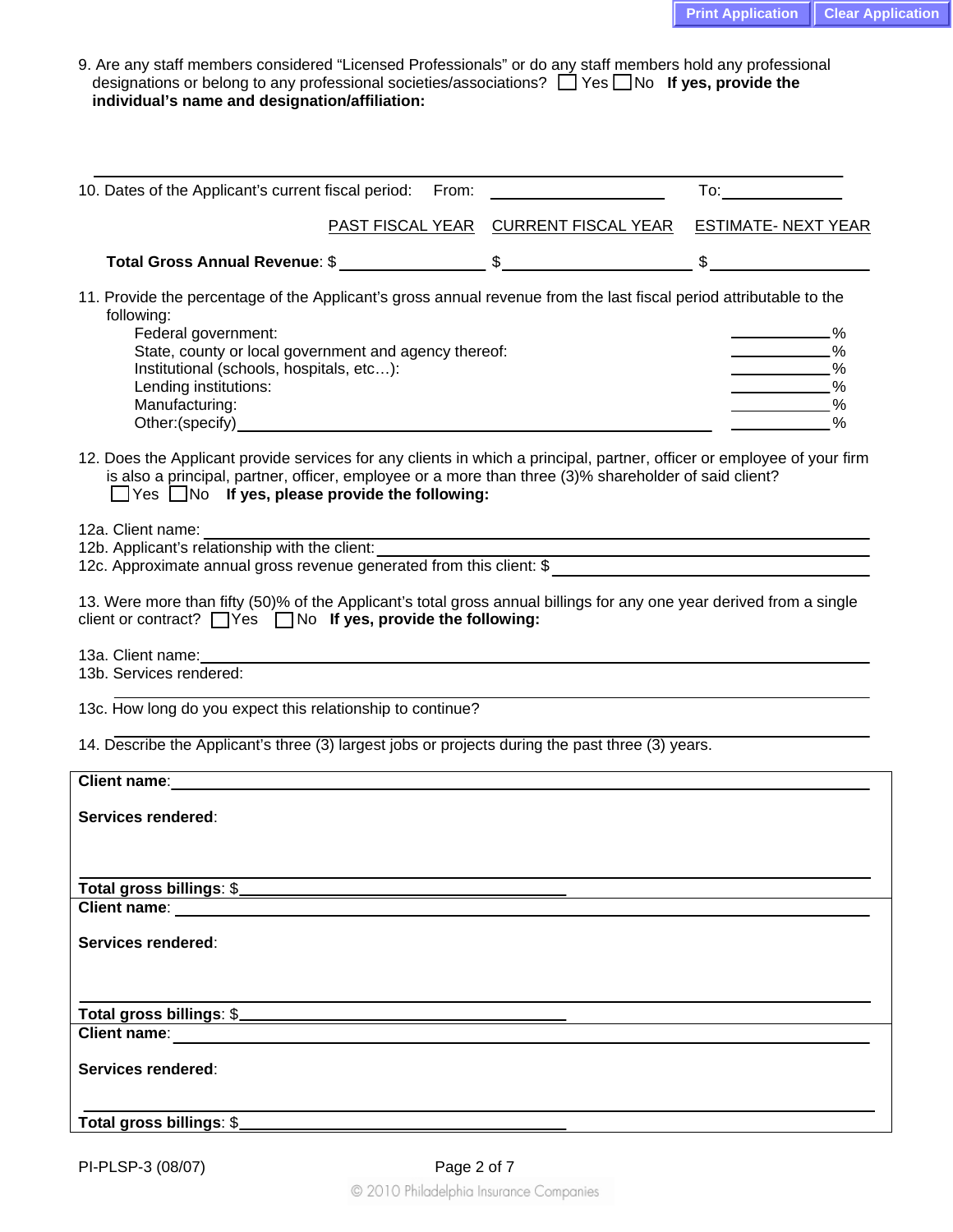| $\square$ Yes $\square$ No<br>15. Does the Applicant utilize the services of independent contractors or sub-consultants?                                                                                                                                                                                                    |
|-----------------------------------------------------------------------------------------------------------------------------------------------------------------------------------------------------------------------------------------------------------------------------------------------------------------------------|
| 15a. Approximate percentage of billings attributable to independent contractors or sub-consultants:                                                                                                                                                                                                                         |
| 16. Does the Applicant ever enter into contracts where their fees for services provided are contingent upon the<br>client achieving cost reductions or improved operating results? $\Box$ Yes $\Box$ No If yes, provide a detailed<br>description of such arrangements.                                                     |
| 17. Does the Applicant secure a written contract or agreement for every project? If Yes<br>(Please attach a sample copy) If no, provide the percentage of your gross annual revenue where a<br>written contract is secured: __________%                                                                                     |
| 17a. Does the Applicant's contract contain any of the following? (check all that apply)<br>Hold harmless or indemnification clauses in your favor<br>Guarantees or warranties<br>Hold harmless or indemnification clauses in your clients favor<br>Payment terms<br>A specific description of the services you will provide |
| 18. Describe steps taken to minimize / manage business risks:                                                                                                                                                                                                                                                               |
| 19. Has any policy or application for similar insurance on your behalf or on the behalf of any of your principals,<br>partners, officers, employees, or on behalf of any predecessors in business ever been declined, canceled, or<br>renewal refused?   Yes   No If yes, provide details.                                  |
| 20. Does the Applicant currently carry commercial general liability insurance? See No                                                                                                                                                                                                                                       |
| 21. Please provide the following information on your professional liability (E&O) insurance for the past three (3)<br>years:                                                                                                                                                                                                |
|                                                                                                                                                                                                                                                                                                                             |
|                                                                                                                                                                                                                                                                                                                             |
|                                                                                                                                                                                                                                                                                                                             |
|                                                                                                                                                                                                                                                                                                                             |
|                                                                                                                                                                                                                                                                                                                             |
|                                                                                                                                                                                                                                                                                                                             |
| 22. Have any claims, suits, or demands for arbitration been made against the Applicant, its predecessor(s) or any<br>past or present principal, partner, officer or employee within the past five (5) years? $\Box$ Yes $\Box$ No If yes,<br>complete a Claim Supplement form for each incident.                            |
| 23. Having inquired all principals, partners and officers, are you aware of any act, error, omission, unresolved job<br>dispute or any other circumstance that is or could be a basis for a claim under the proposed insurance?                                                                                             |

- □Yes □No If yes, complete a Claim Supplement form for each incident.
- 24. Please indicate the number of claim supplemental forms attached to this application: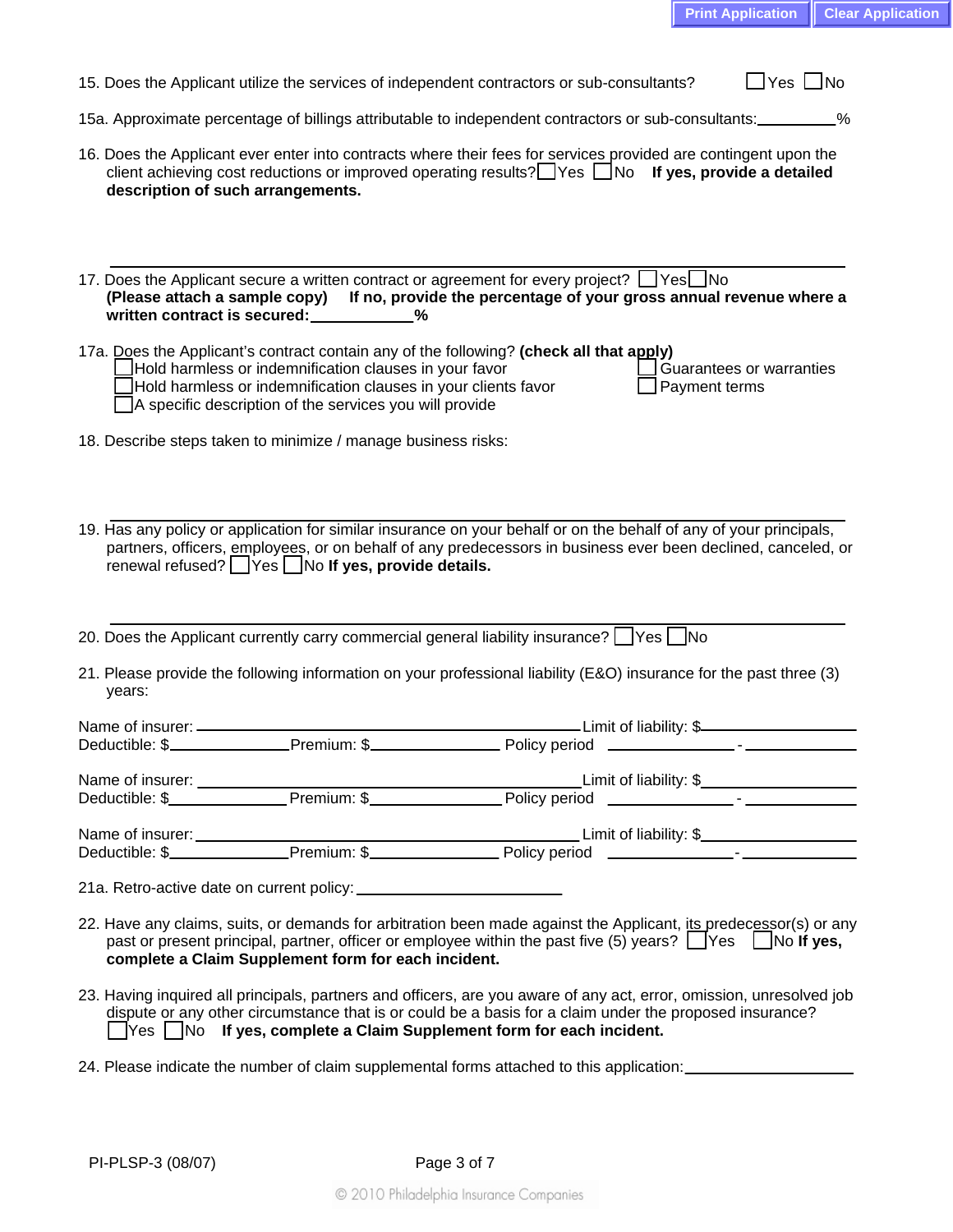**With regard to questions 22. and 23., it is understood and agreed that if any such claim, act, error, omission, dispute or circumstance exists, then such claim and/or claims arising from such act, error, omission, dispute or circumstance is excluded from coverage that may be provided under this proposed insurance and, further, failure to disclose such claim, act, error, omission, dispute or circumstance may result in the proposed insurance being void, and/or subject to rescission.** 

Coverage requested:

LIMIT OF LIABILITY:



DEDUCTIBLE: \$

## **Attach the following items in support of this application:**

1. Applicant Firm's **statement of qualifications** including resumes of all key (technical) personnel along with any available marketing material or company brochures.

2. A copy of the Applicant Firm's formalized **standard client contract.**

3. A copy of the outline from the Applicant Firm's **Quality Assurance / Quality Control (QA/QC) manual.**

## **FRAUD NOTICE STATEMENTS**

**NOTICE TO APPLICANTS:** "ANY PERSON WHO KNOWINGLY AND WITH INTENT TO DEFRAUD ANY INSURANCE COMPANY OR OTHER PERSON FILES AN APPLICATION FOR INSURANCE OR STATEMENT OF CLAIM CONTAINING ANY MATERIALLY FALSE INFORMATION, OR CONCEALS FOR THE PURPOSE OF MISLEADING, INFORMATION CONCERNING ANY FACT MATERIAL THERETO, COMMITS A FRAUDULENT INSURANCE ACT WHICH IS A CRIME AND MAY SUBJECT SUCH PERSON TO CRIMINAL AND CIVIL PENALTIES."

**NOTICE TO ALASKA RESIDENTS APPLICANTS:** "A PERSON WHO KNOWINGLY AND WITH INTENT TO INJURE, DEFRAUD OR DECEIVE AN INSURANCE COMPANY FILES A CLAIM CONTAINING FALSE, INCOMPLETE OR MISLEADING INFORMATION MAY BE PROSECUTED UNDER STATE LAW."

**NOTICE TO ARKANSAS RESIDENT APPLICANTS: "**ANY PERSON WHO KNOWINGLY PRESENTS A FALSE OR FRAUDULENT CLAIM FOR PAYMENT OF A LOSS OR BENEFIT OR KNOWINGLY PRESENTS FALSE INFORMATION IN AN APPLICATION FOR INSURANCE IS GUILTY OF A CRIME AND MAY BE SUBJECT TO FINES AND CONFINEMENT IN PRISON."

**NOTICE TO ARIZONA RESIDENTS APPLICANTS:** "FOR YOUR PROTECTION ARIZONA LAW REQUIRES THE FOLLOWING STATEMENT TO APPEAR ON THIS FORM. ANY PERSON WHO KNOWINGLY PRESENTS A FALSE OR FRAUDULENT CLAIM FOR PAYMENT OF A LOSS IS SUBJECT TO CRIMINAL AND CIVIL PENALTIES."

**NOTICE TO COLORADO RESIDENTS APPLICANTS:** "IT IS UNLAWFUL TO KNOWINGLY PROVIDE FALSE, INCOMPLETE, OR MISLEADING FACTS OR INFORMATION TO AN INSURANCE COMPANY FOR THE PURPOSE OF DEFRAUDING OR ATTEMPTING TO DEFRAUD THE COMPANY. PENALTIES MAY INCLUDE IMPRISONMENT, FINES, DENIAL OF INSURANCE, AND CIVIL DAMAGES. ANY INSURANCE COMPANY OR AGENT OF AN INSURANCE COMPANY WHO KNOWINGLY PROVIDES FALSE, INCOMPLETE, OR MISLEADING FACTS OR INFORMATION TO A POLICYHOLDER OR CLAIMANT FOR THE PURPOSE OF DEFRAUDING OR ATTEMPTING TO DEFRAUD THE POLICYHOLDER OR CLAIMANT WITH REGARD TO A SETTLEMENT OR AWARD PAYABLE FROM INSURANCE PROCEEDS SHALL BE REPORTED TO THE COLORADO DIVISION OF INSURANCE WITHIN THE DEPARTMENT OF REGULATORY AGENCIES."

**NOTICE TO DISTRICT OF COLUMBIA APPLICANTS:** "WARNING: IT IS A CRIME TO PROVIDE FALSE OR MISLEADING INFORMATION TO AN INSURER FOR THE PURPOSE OF DEFRAUDING THE INSURER OR ANY OTHER PERSON. PENALTIES INCLUDE IMPRISONMENT AND/OR FINES. IN ADDITION, AN INSURER MAY DENY INSURANCE BENEFITS IF FALSE INFORMATION MATERIALLY RELATED TO A CLAIM WAS PROVIDED BY THE APPLICANT."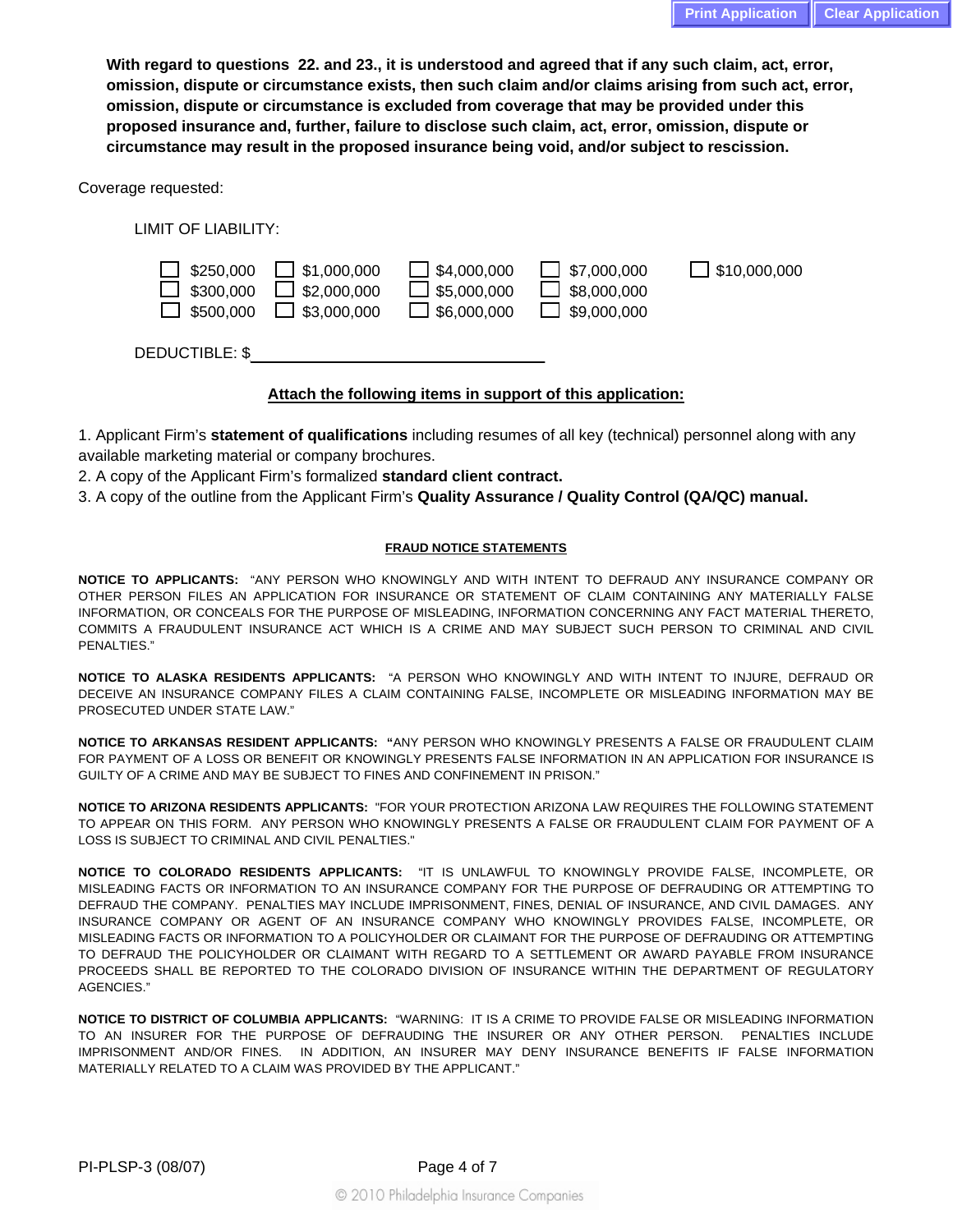**NOTICE TO FLORIDA RESIDENTS APPLICANTS:** "ANY PERSON WHO, KNOWINGLY AND WITH INTENT TO INJURE, DEFRAUD, OR DECEIVE ANY INSURER FILES A STATEMENT OF CLAIM OR AN APPLICATION CONTAINING ANY FALSE, INCOMPLETE OR MISLEADING INFORMATION IS GUILTY OF A FELONY OF THE THIRD DEGREE."

**NOTICE TO KENTUCKY APPLICANTS:** "ANY PERSON WHO KNOWINGLY AND WITH INTENT TO DEFRAUD ANY INSURANCE COMPANY OR OTHER PERSON FILES AN APPLICATION FOR INSURANCE CONTAINING ANY "MATERIALLY" FALSE INFORMATION, OR CONCEALS FOR THE PURPOSE OF MISLEADING, INFORMATION CONCERNING ANY FACT MATERIAL THERETO, COMMITS A FRAUDULENT INSURANCE ACT WHICH IS A CRIME."

**NOTICE TO LOUISIANA RESIDENTS APPLICANTS: "**ANY PERSON WHO KNOWINGLY PRESENTS A FALSE OR FRAUDULENT CLAIM FOR PAYMENT OF A LOSS OR BENEFIT OR KNOWINGLY PRESENTS FALSE INFORMATION IN AN APPLICATION FOR INSURANCE IS GUILTY OF A CRIME AND MAY BE SUBJECT TO FINES AND CONFINEMENT IN PRISON."

**NOTICE TO MAINE RESIDENTS APPLICANTS:** "IT IS A CRIME TO KNOWINGLY PROVIDE FALSE, INCOMPLETE OR MISLEADING INFORMATION TO AN INSURANCE COMPANY FOR THE PURPOSE OF DEFRAUDING THE COMPANY. PENALTIES MAY INCLUDE IMPRISONMENT, FINES OR A DENIAL OF INSURANCE BENEFITS."

**RESIDENTS OF MARYLAND APPLICANTS: "**ANY PERSON WHO KNOWINGLY AND WILLFULLY PRESENTS A FALSE OR FRAUDULENT CLAIM FOR PAYMENT OF A LOSS OR BENEFIT OR WHO KNOWINGLY AND WILLFULLY PRESENTS FALSE INFORMATION IN AN APPLICATION FOR INSURANCE IS GUILTY OF A CRIME AND MAY BE SUBJECT TO FINES AND CONFINEMENT IN PRISON."

**RESIDENTS OF MINNESOTA APPLICANTS**: "ANY PERSON WHO, WITH INTENT TO DEFRAUD OR KNOWING THAT HE/SHE IS FACILITATING A FRAUD AGAINST ANY INSURER, SUBMITS AN APPLICATION OR FILES A CLAIM CONTAINING A FALSE OR DECEPTIVE STATEMENT IS GUILTY OF INSURANCE FRAUD."

**RESIDENTS OF NEW JERSEY APPLICANTS:** "ANY PERSON WHO INCLUDES ANY FALSE OR MISLEADING INFORMATION ON AN APPLICATION FOR AN INSURANCE POLICY IS SUBJECT TO CRIMINAL AND CIVIL PENALTIES."

**RESIDENTS OF NEW MEXICO APPLICANTS:** "ANY PERSON WHO KNOWINGLY PRESENTS A FALSE OR FRAUDULENT CLAIM FOR PAYMENT OF A LOSS OR BENEFIT OR KNOWINGLY PRESENTS FALSE INFORMATION IN AN APPLICATION FOR INSURANCE IS GUILTY OF A CRIME AND MAY BE SUBJECT TO CIVIL FINES AND CRIMINAL PENALTIES."

**RESIDENTS OF NEW YORK APPLICANTS:** "ANY PERSON WHO KNOWINGLY AND WITH INTENT TO DEFRAUD ANY INSURANCE COMPANY OR OTHER PERSON FILES AN APPLICATION FOR INSURANCE OR STATEMENT OF CLAIM CONTAINING ANY MATERIALLY FALSE INFORMATION, OR CONCEALS FOR THE PURPOSE OF MISLEADING, INFORMATION CONCERNING ANY FACT MATERIAL THERETO, COMMITS A FRAUDULENT INSURANCE ACT, WHICH IS A CRIME AND SHALL ALSO BE SUBJECT TO A CIVIL PENALTY NOT TO EXCEED FIVE THOUSAND DOLLARS AND THE STATED VALUE OF THE CLAIM FOR EACH SUCH VIOLATION."

**RESIDENTS OF OHIO APPLICANTS:** "ANY PERSON WHO, WITH INTENT TO DEFRAUD OR KNOWING THAT HE/SHE IS FACILITATING A FRAUD AGAINST ANY INSURER, SUBMITS AN APPLICATION OR FILES A CLAIM CONTAINING A FALSE OR DECEPTIVE STATEMENT IS GUILTY OF INSURANCE FRAUD."

**RESIDENTS OF OKLAHOMA APPLICANTS**: "ANY PERSON WHO KNOWINGLY AND WITH INTENT TO INJURE, DEFRAUD OR DECEIVE ANY INSURER, MAKES ANY CLAIM FOR THE PROCEEDS OF AN INSURANCE POLICY CONTAINING ANY FALSE, INCOMPLETE OR MISLEADING INFORMATION IS GUILTY OF A FELONY."

**RESIDENTS OF OREGON APPLICANTS:** "ANY PERSON WHO KNOWINGLY AND WITH INTENT TO DEFRAUD OR SOLICIT ANOTHER TO DEFRAUD AN INSURER: (1) BY SUBMITTING AN APPLICATION, OR (2) BY FILING A CLAIM CONTAINING A FALSE STATEMENT AS TO ANY MATERIAL FACT, MAY BE VIOLATING STATE LAW."

**RESIDENTS OF PENNSYLVANIA APPLICANTS:** "ANY PERSON WHO KNOWINGLY AND WITH INTENT TO DEFRAUD ANY INSURANCE COMPANY OR OTHER PERSON FILES AN APPLICATION FOR INSURANCE OR STATEMENT OF CLAIM CONTAINING ANY MATERIALLY FALSE INFORMATION OR CONCEALS FOR THE PURPOSE OF MISLEADING INFORMATION CONCERNING ANY FACT MATERIAL THERETO COMMITS A FRAUDULENT INSURANCE ACT WHICH IS A CRIME AND SUBJECTS SUCH PERSON TO CRIMINAL AND CIVIL PENALTIES."

**RESIDENTS OF TENNESSEE APPLICANTS:** "IT IS A CRIME TO KNOWINGLY PROVIDE FALSE, INCOMPLETE OR MISLEADING INFORMATION TO AN INSURANCE COMPANY FOR THE PURPOSE OF DEFRAUDING THE COMPANY. PENALTIES INCLUDE IMPRISONMENT, FINES AND DENIAL OF INSURANCE BENEFITS."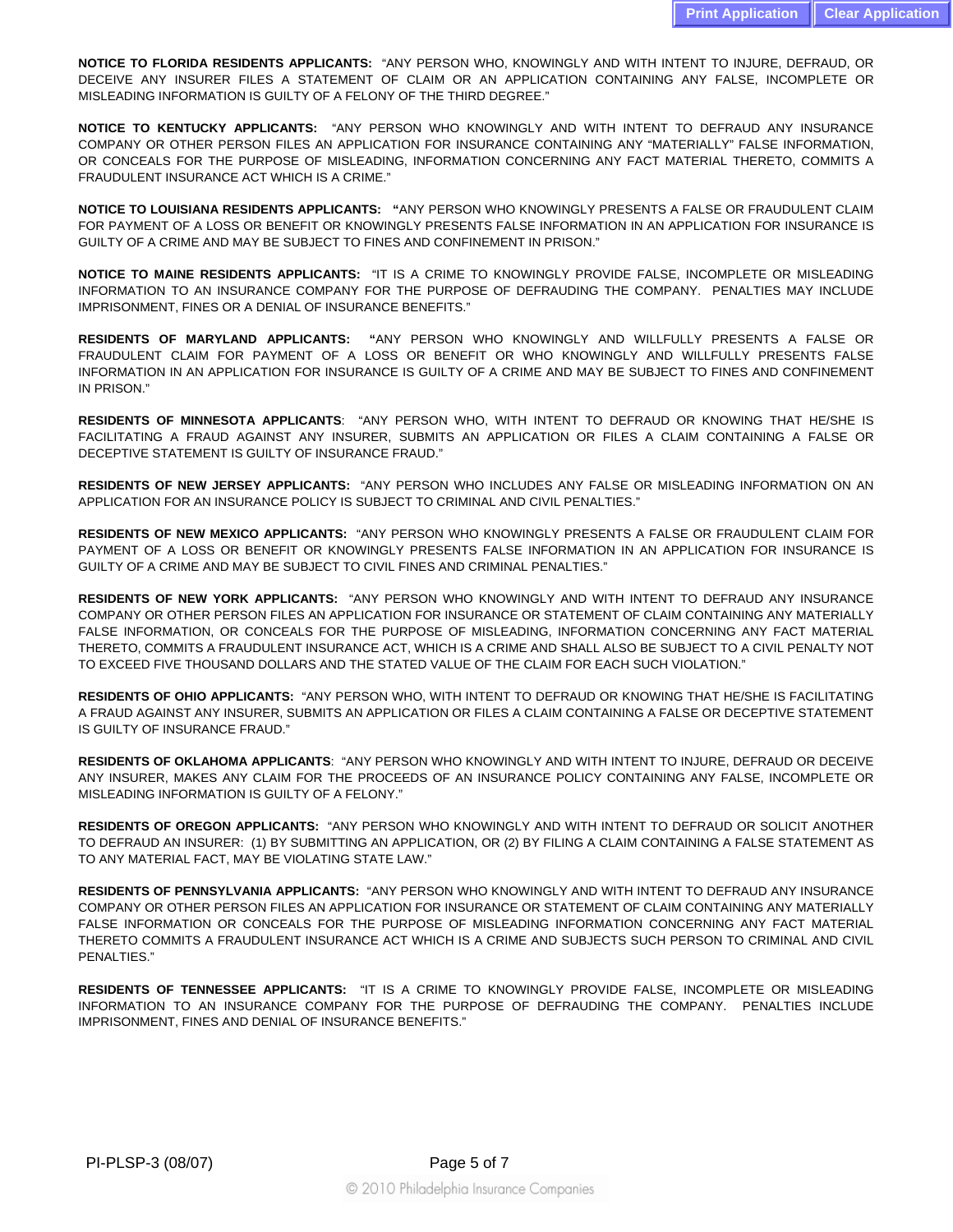**RESIDENTS OF TEXAS APPLICANTS:** IF A LIFE, HEALTH AND ACCIDENT INSURER PROVIDES A CLAIM FORM FOR A PERSON TO USE TO MAKE A CLAIM, THAT FORM MUST CONTAIN THE FOLLOWING STATEMENT OR A SUBSTANTIALLY SIMILAR STATEMENT: "ANY PERSON WHO KNOWINGLY PRESENTS A FALSE OR FRAUDULENT CLAIM FOR THE PAYMENT OF A LOSS IS GUILTY OF A CRIME AND MAY BE SUBJECT TO FINES AND CONFINEMENT IN STATE PRISON."

**RESIDENTS OF VIRGINIA APPLICANTS:** "IT IS A CRIME TO KNOWINGLY PROVIDE FALSE, INCOMPLETE OR MISLEADING INFORMATION TO AN INSURANCE COMPANY FOR THE PURPOSE OF DEFRAUDING THE COMPANY. PENALTIES MAY INCLUDE IMPRISONMENT, FINES AND DENIAL OF INSURANCE BENEFITS."

**RESIDENTS OF WASHINGTON APPLICANTS: "**IT IS A CRIME TO KNOWINGLY PROVIDE FALSE, INCOMPLETE, OR MISLEADING INFORMATION TO AN INSURANCE COMPANY FOR THE PURPOSES OF DEFRAUDING THE COMPANY. PENALTIES INCLUDE IMPRISONMENT, FINES, AND DENIAL OF INSURANCE BENEFITS."

**RESIDENTS OF WEST VIRGINIA APPLICANTS:** "ANY PERSON WHO KNOWINGLY PRESENTS A FALSE OR FRAUDULENT CLAIM FOR PAYMENT OF A LOSS OR BENEFIT OR KNOWINGLY PRESENTS FALSE INFORMATION IN AN APPLICATION FOR INSURANCE IS GUILTY OF A CRIME AND MAY BE SUBJECT TO FINES AND CONFINEMENT IN PRISON."

\_\_\_\_\_\_\_\_\_\_\_\_\_\_\_\_\_\_\_\_\_\_\_\_\_\_\_\_\_\_\_\_\_\_\_\_\_\_\_\_\_\_\_\_\_\_\_\_\_\_\_\_\_\_\_

\_\_\_\_\_\_\_\_\_\_\_\_\_\_\_\_\_\_\_\_\_\_\_\_\_\_\_\_\_\_\_\_\_\_\_\_\_\_\_\_\_\_\_\_\_\_\_\_\_\_\_\_\_\_\_

Insured Signature Date

**Title** 

Producer Signature Date